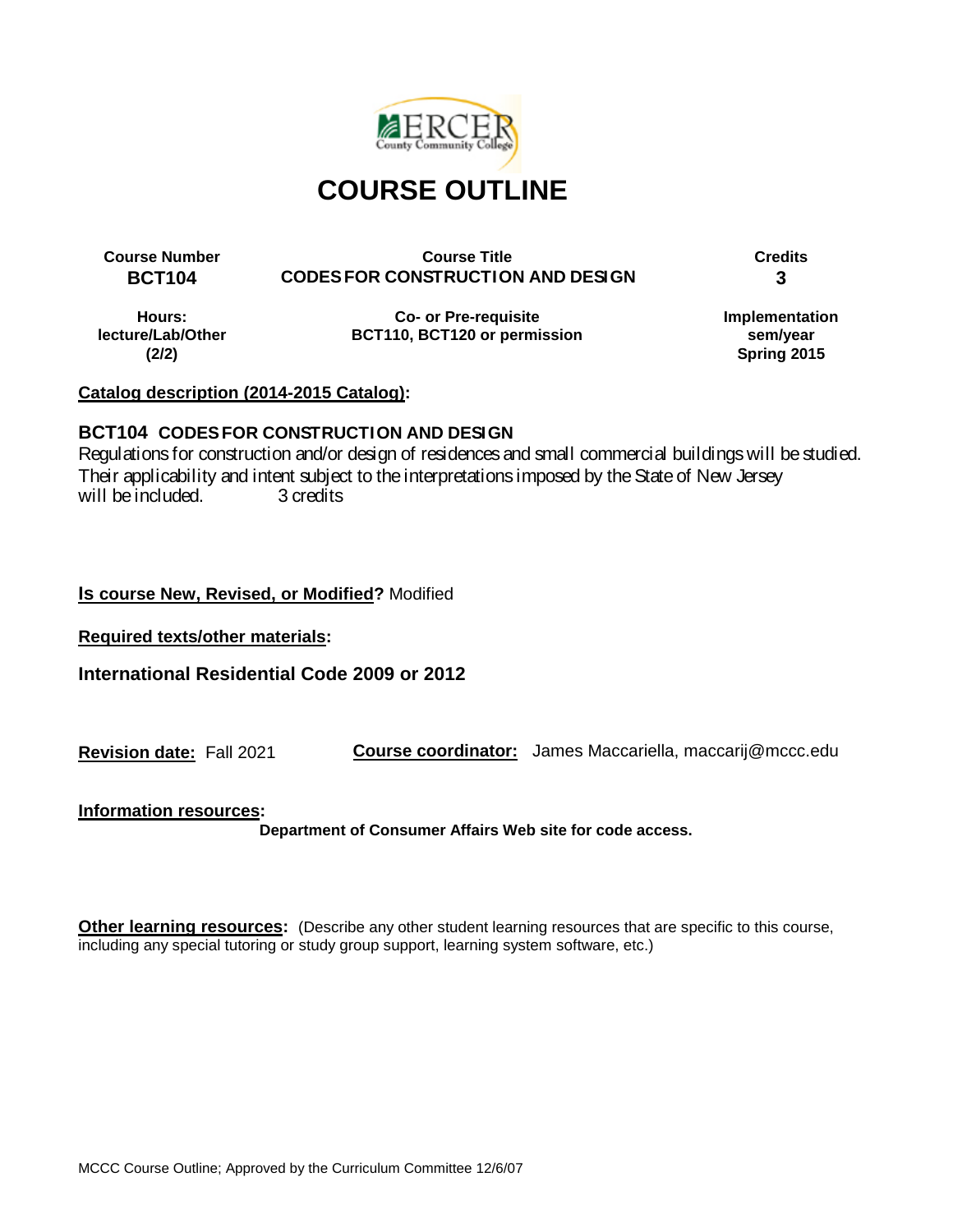### **Course Competencies/Goals:**

### *The student will be able to:*

- I. apply structural design and analysis techniques necessary to check compliance with the code for wood-framed, light steel and wall bearing systems which characterize the majority of Class III structures, including foundation, wall, floor and roof framing systems detailed in IRC one and two family dwellings.
- II. Evaluate fire protection features related to codes and standards of building construction.
- III. Read plans from a code enforcement standpoint rather than a design or construction standpoint.
- IV. Outline the principal components of energy conservation relating to building construction.

### **Course-specific General Education Knowledge Goals and Core Skills.**

#### **General Education Knowledge Goals**

**Goal 1. Communication.** Students will communicate effectively in both speech and writing. **Goal 2. Mathematics.** Students will use appropriate mathematical and statistical concepts and operations to interpret data and to solve problems.

**Goal 3. Science.** Students will use the scientific method of inquiry, through the acquisition of scientific knowledge. **Goal 4. Technology.** Students will use computer systems or other appropriate forms of technology to achieve educational and personal goals.

**Goal 9. Ethical Reasoning and Action.** Students will understand ethical issues and situations.

#### **MCCC Core Skills**

**Goal A. Written and Oral Communication in English.** Students will communicate effectively in speech and writing, and demonstrate proficiency in reading.

**Goal B. Critical Thinking and Problem-solving.** Students will use critical thinking and problem solving skills in analyzing information.

**Goal C. Ethical Decision-Making.** Students will recognize, analyze and assess ethical issues and situations. **Goal D. Information Literacy.** Students will recognize when information is needed and have the knowledge and skills to locate, evaluate, and effectively use information for college level work.

**Goal E. Computer Literacy.** Students will use computers to access, analyze or present information, solve problems, and communicate with others.

**Goal F. Collaboration and Cooperation.** Students will develop the interpersonal skills required for effective performance in group situations.

### **Units of study in detail.**

# **Unit I UNIFORM CONSTRUCTION CODE**

# *Learning Objectives*

# *The student will be able to…*

- Describe the content and organization of the Uniform Construction Code regulations.
- Describe the content and organization of the building sub-code as to the sub-code's background, purpose, history, place in local government structure and the relationship of the sub-code to the construction code enforcement programs at other levels of government.
- Classify structures into class categories.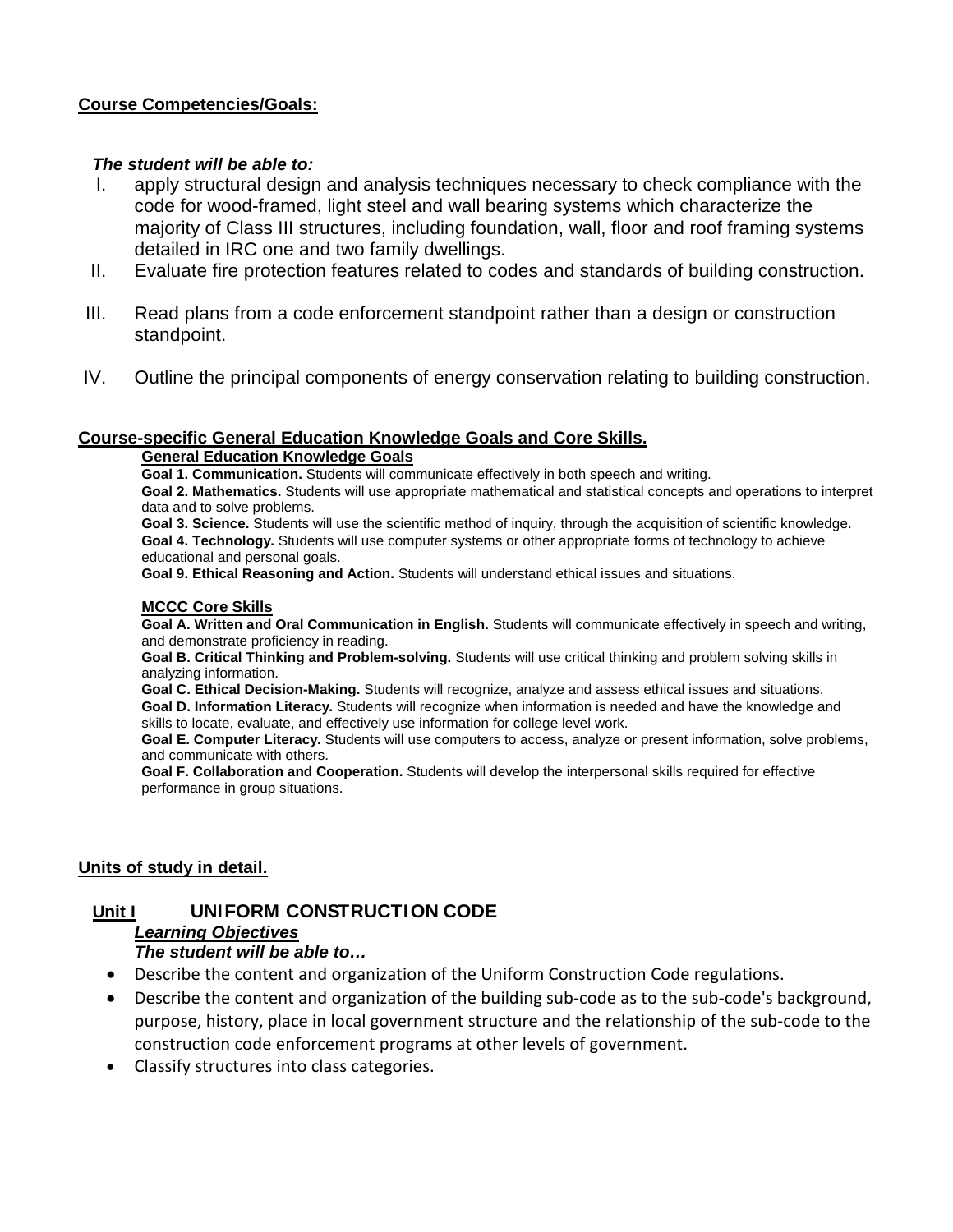### **Unit II STRUCTURAL DESIGN AND ANALYSIS TECHNIQUES** *Learning Objectives The student will be able to…*

- apply structural design and analysis techniques necessary to check compliance with the code for wood-framed, light steel and wall bearing systems
- Describe Class III structures, including foundation, wall, floor and roof framing systems detailed in IRC one and two family dwellings.

# **UNIT III - MATERIALS**

*Students should be able to:*

- Identify basic materials.
- Describe basic material standards which have assembly type, quality or grade markings.
- Identify materials which have given standards for lumber, plywood, and steel.
- Describe code and enforcement requirements related to weather conditions and durability of installed construction materials.

# **UNIT IV - PLAN REVIEW**

*Students should be able to:*

• perform an effective plan review for basic fire protection requirements including height and area limitations, means of egress, fire resistance ratings of structural elements, flame spread classifications of construction materials, and combustibility of materials.

# **UNIT V - INSPECTION TECHNIQUES**

- Evaluate the construction of a Class III building utilizing basic inspection tools and test methods with emphasis on proper methods of communicating and preparing reports utilizing proper code terminology and form.
- Explain the principal components of disabled accessibility design.
- Arbitrate and resolve conflicts of misunderstandings while on the site and in the field

# **III. METHOD OF INSTRUCTION**

Lectures using the text as a guide will be the main mode of instruction. Examples of conformance and non-conformance will be used whenever available. Discussions will be directed to extract understanding the intent of the codes.

### V. **Evaluation of student learning: GRADING/EVALUATION**

Tests 65% Final 25% Professional 10% Absences will adversely affect the grade. Make-up test for any test missed will ordinarily not be available.